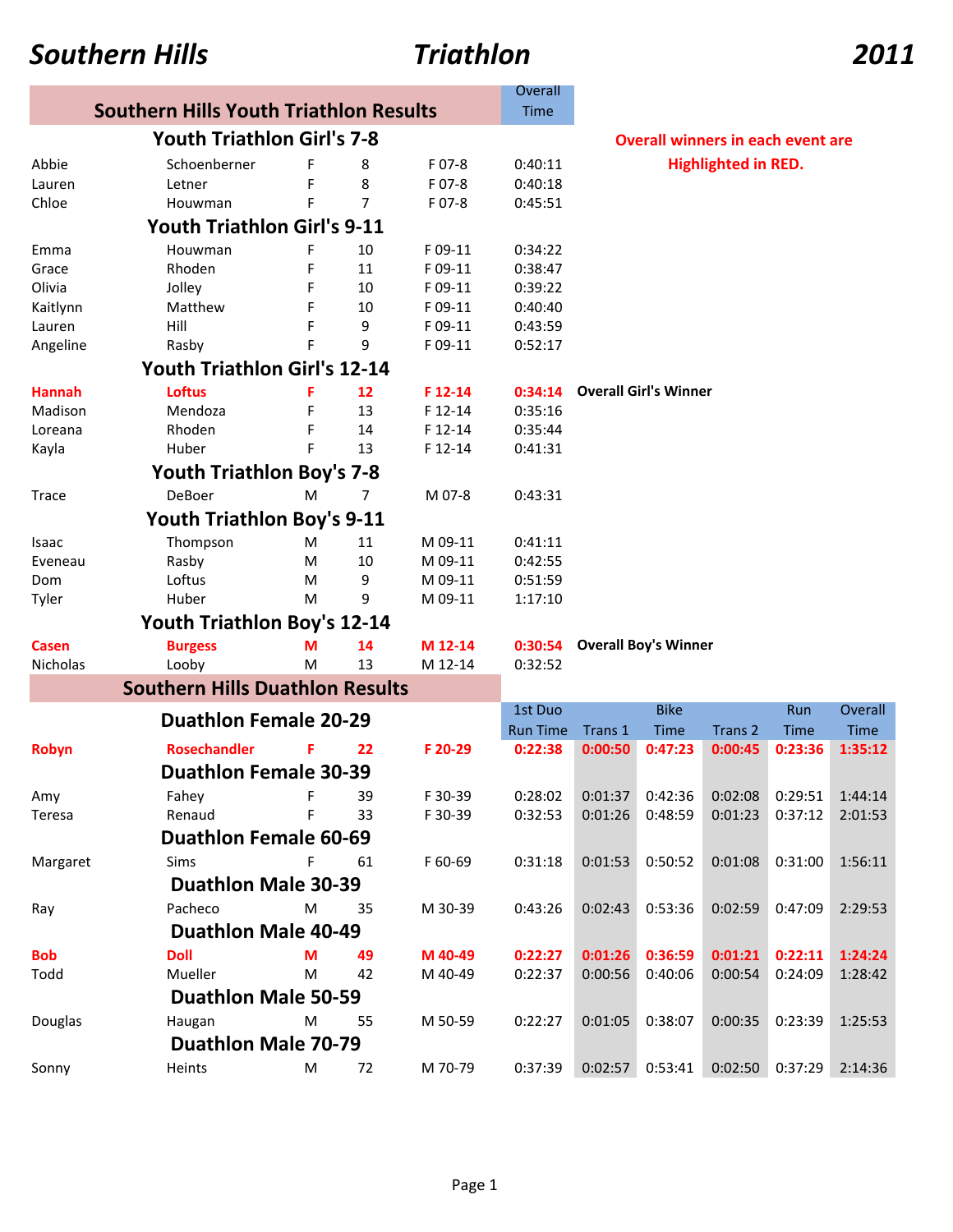| <b>Southern Hills</b>                   |                                       |        | Triathlon           | 2011               |                     |                    |                        |                    |                    |                        |  |
|-----------------------------------------|---------------------------------------|--------|---------------------|--------------------|---------------------|--------------------|------------------------|--------------------|--------------------|------------------------|--|
| <b>Southern Hills Olympic Triathlon</b> |                                       |        |                     |                    |                     |                    |                        |                    |                    |                        |  |
|                                         |                                       |        |                     |                    | Swim                |                    | <b>Bike</b>            |                    | Run                | Overall                |  |
|                                         | <b>Olympic Triathlon Female 20-29</b> |        |                     |                    | Time                | Trans 1            | <b>Time</b>            | Trans 2            | Time               | <b>Time</b>            |  |
| Nicki                                   | Shinkle                               |        | 23                  | F 20-29            | 0:27:32             | 0:02:57            | 1:24:04                | 0:01:25            | 0:38:24            | 2:34:22                |  |
| Jeanelle                                | Fromelt                               | F      | 28                  | F 20-29            | 0:39:07             | 0:05:08            | 1:53:35<br><b>Bike</b> | 0:04:28            | 1:30:47<br>Run     | 4:13:05<br>Overall     |  |
|                                         | <b>Olympic Triathlon Female 30-39</b> |        | Swim<br>Time        | Trans 1            | <b>Time</b>         |                    | Time                   | Time               |                    |                        |  |
|                                         | Cook                                  | F      | 31                  | F 30-39            | 0:27:36             | 0:01:43            | 1:10:11                | Trans 2<br>0:00:58 | 0:46:10            | 2:26:38                |  |
| <b>Emily</b><br>Daisy                   | Pacheco                               | F      | 32                  | F 30-39            | 0:25:46             | 0:02:14            | 1:16:49                | 0:01:12            | 0:54:24            | 2:40:25                |  |
| Kelie                                   | Willson                               | F      | 33                  | F 30-39            | 0:34:46             | 0:04:10            | 1:27:26                | 0:01:49            | 1:02:12            | 3:10:23                |  |
|                                         |                                       |        | Swim                |                    | <b>Bike</b>         |                    | Run                    | Overall            |                    |                        |  |
|                                         | <b>Olympic Triathlon Female 40-49</b> |        |                     | Time               | Trans 1             | <b>Time</b>        | Trans 2                | Time               | <b>Time</b>        |                        |  |
| Cathy                                   | Lynch                                 | F      | 45                  | F40-49             | 0:35:19             | 0:01:18            | 1:19:09                | 0:01:00            | 0:58:20            | 2:55:06                |  |
| Kathryn                                 | Spahn                                 | F      | 45                  | F40-49             | 0:31:53             | 0:03:57            | 1:33:02                | 0:03:38            | 1:02:28            | 3:14:58                |  |
| Mary                                    | Cihak-Storgaard                       | F      | 46                  | F40-49             | 0:44:43             | 0:05:31            | 1:33:27                | 0:01:43            | 1:14:44            | 3:40:08                |  |
|                                         |                                       |        |                     |                    | Swim                |                    | <b>Bike</b>            |                    | Run                | Overall                |  |
|                                         | <b>Olympic Triathlon Male &lt;20</b>  |        |                     |                    | <b>Time</b>         | Trans 1            | Time                   | Trans 2            | Time               | <b>Time</b>            |  |
| Jared                                   | Loftus                                | M      | 18                  | M < 20             | 0:32:12             | 0:04:02            | 1:26:06                | 0:03:33            | 0:44:58            | 2:50:51                |  |
| Benjamin                                | Pucket                                | M      | 19                  | M < 20             | 0:36:44<br>Swim     | 0:02:58            | 1:38:50<br><b>Bike</b> | 0:00:48            | 1:02:39<br>Run     | 3:21:59<br>Overall     |  |
|                                         | <b>Olympic Triathlon Male 20-29</b>   |        |                     |                    | Time                | Trans 1            | <b>Time</b>            | Trans 2            | Time               | <b>Time</b>            |  |
| <b>Brandon</b>                          | Zelfer                                | M      | 22                  | M 20-29            | 0:23:27             | 0:01:48            | 1:11:41                | 0:00:56            | 0:48:38            | 2:26:30                |  |
| Luke                                    | Watkins                               | M      | 27                  | M 20-29            | 0:40:03             | 0:02:13            | 1:11:09                | 0:01:22            | 0:36:38            | 2:31:25                |  |
| Kyle                                    | Gorgas                                | M      | 24                  | M 20-29            | 0:30:20             | 0:02:17            | 1:07:54                | 0:01:13            | 0:50:21            | 2:32:05                |  |
| Cory                                    | Brown                                 | M      | 28                  | M 20-29            | 0:30:44             | 0:03:28            | 1:08:02                | 0:01:47            | 0:50:00            | 2:34:01                |  |
| Samuel                                  | Evans                                 | M      | 29                  | M 20-29            | 0:30:31             | 0:03:14            | 1:16:54                | 0:01:39            | 0:55:08            | 2:47:26                |  |
| Riley                                   | Weselowski                            | M      | 26                  | M 20-29            | 0:34:09             | 0:03:25            | 1:18:36                | 0:00:58            | 0:50:23            | 2:47:31                |  |
| Mike                                    | Tietz                                 | M      | 27                  | M 20-29            | 0:33:44             | 0:03:31            | 1:16:05                | 0:01:33            | 0:56:47            | 2:51:40                |  |
| Nathan                                  | Fromelt                               | M      | 25                  | M 20-29            | 0:45:15             | 0:03:04            | 1:30:33<br><b>Bike</b> | 0:01:45            | 1:15:10<br>Run     | 3:35:47                |  |
|                                         | <b>Olympic Triathlon Male 30-39</b>   |        |                     |                    | Swim<br><b>Time</b> | Trans 1            | <b>Time</b>            | Trans <sub>2</sub> | Time               | Overall<br><b>Time</b> |  |
| Joshua                                  | Paull                                 | M      | 31                  | M 30-39            | 0:33:51             | 0:01:54            | 1:10:30                | 0:02:09            | 0:41:52            | 2:30:16                |  |
| Scott                                   | Hadorn                                | M      | 32                  | M 30-39            | 0:24:31             | 0:01:58            | 1:14:45                | 0:01:15            | 0:48:43            | 2:31:12                |  |
| <b>Brad</b>                             | Porter                                | M      | 31                  | M 30-39            | 0:25:48             | 0:01:43            | 1:14:23                | 0:00:53            | 0:55:45            | 2:38:32                |  |
| Shannon                                 | Deboer                                | M      | 39                  | M 30-39            | 0:27:13             | 0:01:46            | 1:16:23                | 0:01:00            | 0:52:50            | 2:39:12                |  |
| George                                  | Rehberg                               | M      | 34                  | M 30-39            | 0:37:09             | 0:03:45            | 1:14:45                | 0:01:18            | 0:48:57            | 2:45:54                |  |
| Chase                                   | Iron Eyes                             | M      | 33                  | M 30-39            | 0:37:19             | 0:02:32            | 1:43:19                | 0:02:09            | 0:52:16            | 3:17:35                |  |
| James                                   | Rhodes                                | M      | 37                  | M 30-39            | 0:27:50             | 0:03:50            |                        |                    |                    | <b>DNF</b>             |  |
|                                         |                                       |        |                     |                    | Swim                |                    | <b>Bike</b>            |                    | Run                | Overall                |  |
|                                         | <b>Olympic Triathlon Male 40-49</b>   |        |                     |                    | <b>Time</b>         | Trans 1            | <b>Time</b>            | Trans 2            | <b>Time</b>        | <b>Time</b>            |  |
| <b>Mike</b>                             | Welu                                  | M      | 46                  | M 40-49            | 0:30:24             | 0:01:28            | 1:06:56                | 0:00:50            | 0:41:03            | 2:20:41                |  |
| Todd<br>Stan                            | Loftus<br>Torneten                    | M<br>M | 41<br>47            | M 40-49<br>M 40-49 | 0:32:39<br>0:26:10  | 0:01:39<br>0:02:22 | 1:03:57<br>1:10:41     | 0:00:46<br>0:01:39 | 0:46:46<br>0:56:11 | 2:25:47<br>2:37:03     |  |
| Andrew                                  | Duncan                                | M      | 42                  | M 40-49            | 0:29:15             | 0:02:56            | 1:16:50                | 0:01:02            | 0:49:16            | 2:39:19                |  |
| Thomas                                  | Habbe                                 | M      | 48                  | M 40-49            | 0:27:54             | 0:02:31            | 1:15:44                | 0:01:56            | 0:59:51            | 2:47:56                |  |
| Scott                                   | Gengler                               | M      | 42                  | M 40-49            | 0:33:07             | 0:04:23            | 1:21:59                | 0:02:31            | 0:45:57            | 2:47:57                |  |
| Kenneth                                 | Kaczmarz                              | M      | 41                  | M 40-49            | 0:31:01             | 0:04:16            | 1:21:55                | 0:02:11            | 1:00:18            | 2:59:41                |  |
| Von                                     | Dailey                                | M      | 44                  | M 40-49            | 0:37:34             | 0:02:36            | 1:27:01                | 0:01:26            | 0:58:40            | 3:07:17                |  |
| Bobby                                   | Booten                                | M      | 48                  | M 40-49            | 0:41:00             | 0:04:11            | 1:22:38                | 0:01:55            | 1:08:39            | 3:18:23                |  |
|                                         |                                       |        | Swim<br><b>Time</b> |                    | <b>Bike</b>         |                    | Run                    | Overall            |                    |                        |  |
|                                         | <b>Olympic Triathlon Male 50-59</b>   |        |                     |                    |                     | Trans 1            | Time                   | Trans 2            | <b>Time</b>        | <b>Time</b>            |  |
| Martin                                  | Spahn                                 | M      | 56                  | M 50-59            | 0:28:30             | 0:03:07            | 1:13:11                | 0:01:22            | 0:52:45            | 2:38:55                |  |
| Stephen                                 | Manlove                               | M      | 56                  | M 50-59            | 0:29:59             | 0:03:34            | 1:17:11                | 0:01:37            | 0:52:37            | 2:44:58                |  |
| Thomas                                  | Golis                                 | M      | 51                  | M 50-59            | 0:32:54             | 0:02:40            | 1:18:43                | 0:00:51            | 0:51:51            | 2:46:59                |  |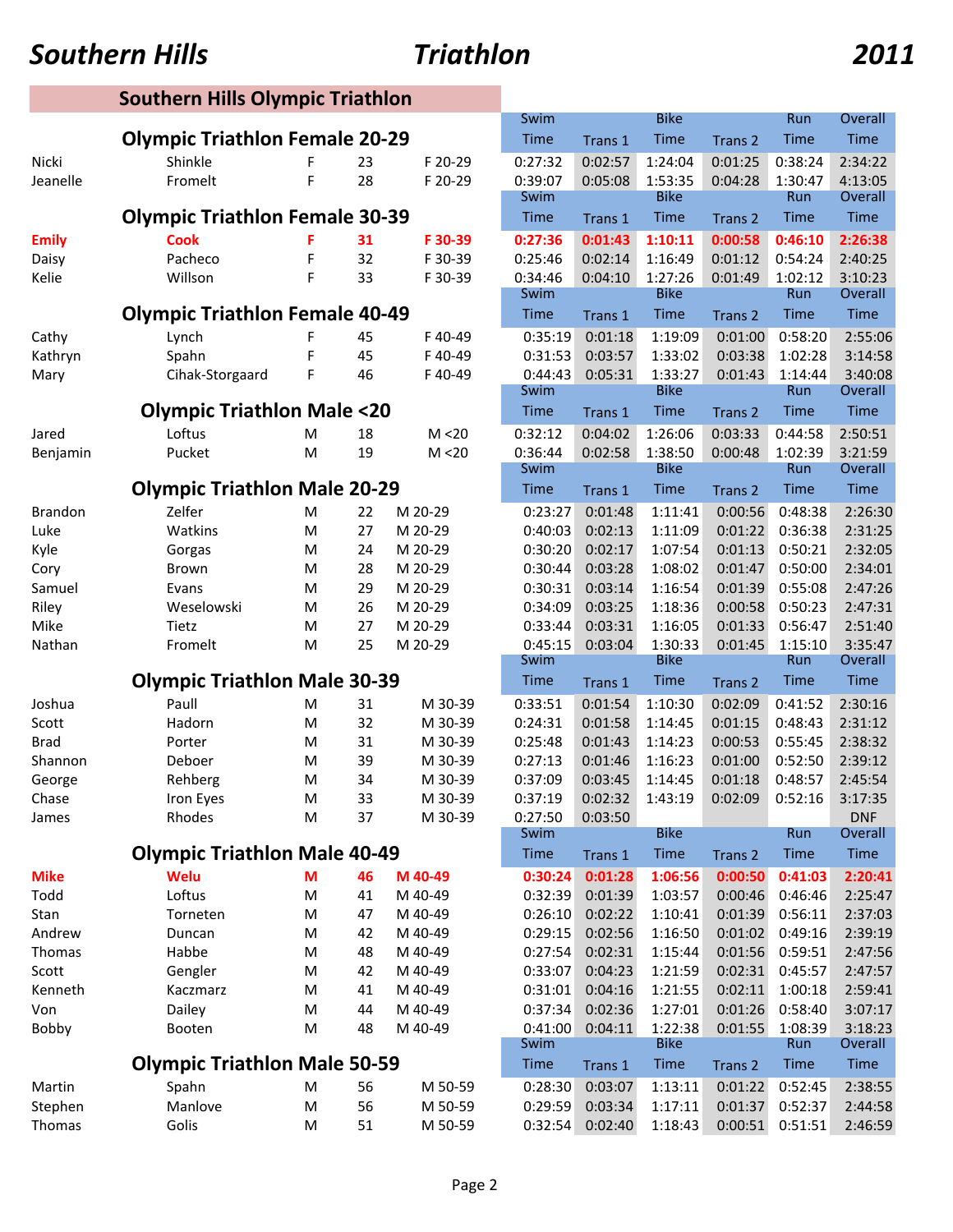# *Southern Hills Triathlon 2011*

|                                      |                                                  |                                                          |         |                     | Swim                |             | <b>Bike</b>            |         | Run            | Overall            |
|--------------------------------------|--------------------------------------------------|----------------------------------------------------------|---------|---------------------|---------------------|-------------|------------------------|---------|----------------|--------------------|
|                                      | <b>Olympic Triathlon Team</b>                    |                                                          |         |                     | Time                | Trans 1     | Time                   | Trans 2 | Time           | <b>Time</b>        |
| Dan<br>Tiffany<br><b>Brent</b>       | <b>Rasby</b><br><b>Bradley</b><br><b>Bradley</b> | OT <sub>2A</sub><br>OT <sub>2B</sub><br>OT <sub>2C</sub> |         | <b>OPEN TEAM</b>    | 0:28:06             | 0:00:57     | 1:09:35                | 0:00:25 | 0:43:57        | 2:23:00            |
| Ann<br>Karen<br>Don                  | Thorson<br>Solinsky<br>Solinsky                  | OT <sub>1</sub> A<br>OT 1B<br>OT <sub>1</sub> C          |         | <b>OPEN TEAM</b>    | 0:36:46             | 0:00:55     | 1:34:19                | 0:00:38 | 1:07:30        | 3:20:08            |
|                                      | <b>Southern Hills Sprint Triathlon</b>           |                                                          |         |                     |                     |             |                        |         |                |                    |
|                                      | <b>Sprint Triathlon Female 20-29</b>             | Swim<br><b>Time</b>                                      | Trans 1 | <b>Bike</b><br>Time | Trans 2             | Run<br>Time | Overall<br><b>Time</b> |         |                |                    |
| <b>Maggie</b>                        | <b>Warner</b>                                    |                                                          | 24      | F 20-29             | 0:18:29             | 0:01:46     | 0:42:26                | 0:00:59 | 0:22:53        | 1:26:33            |
| Tera                                 | Loftus                                           | F                                                        | 28      | F 20-29             | 0:17:46             | 0:03:07     | 0:44:55                | 0:01:27 | 0:27:44        | 1:34:59            |
| Joleen                               | Singer                                           | F                                                        | 28      | F 20-29             | 0:18:04             | 0:03:28     | 0:44:18                | 0:01:31 | 0:27:55        | 1:35:16            |
| Crystal                              | Meyer                                            | F                                                        | 27      | F 20-29             | 0:18:23             | 0:04:47     | 0:46:51                | 0:01:47 | 0:29:52        | 1:41:40            |
| Katie                                | Messer                                           | F                                                        | 28      | F 20-29             | 0:18:10             | 0:03:01     | 0:48:24                | 0:01:34 | 0:31:05        | 1:42:14            |
| Emily                                | Ulrich                                           | F                                                        | 28      | F 20-29             | 0:19:14             | 0:03:00     | 0:54:28                | 0:00:46 | 0:36:17        | 1:53:45            |
| Kelley                               | Wolfe                                            | F                                                        | 29      | F 20-29             | 0:22:39             | 0:04:20     | 0:50:28                | 0:01:35 | 0:38:22        | 1:57:24            |
| Britni                               | Simunek                                          | F                                                        | 27      | F 20-29             | 0:26:15             | 0:02:54     | 0:56:18                | 0:00:32 | 0:33:11        | 1:59:10            |
| Chelsey                              | Miller                                           | F                                                        | 24      | F 20-29             | 0:17:29             | 0:04:32     | 1:05:24                | 0:02:34 | 0:47:05        | 2:17:04            |
|                                      |                                                  |                                                          |         |                     | Swim                |             | <b>Bike</b>            |         | Run            | Overall            |
|                                      | <b>Sprint Triathlon Female 30-39</b>             |                                                          |         |                     | Time                | Trans 1     | Time                   | Trans 2 | Time           | Time               |
| <b>Brandi</b>                        | Christoffer                                      | F                                                        | 38      | F 30-39             | 0:18:52             | 0:02:04     | 0:43:44                | 0:01:00 | 0:26:28        | 1:32:08            |
| Karin                                | Hansen                                           | F                                                        | 31      | F 30-39             | 0:20:06             | 0:02:08     | 0:43:15                | 0:01:16 | 0:25:46        | 1:32:31            |
| Janet                                | Raymer                                           | F                                                        | 31      | F 30-39             | 0:20:07             | 0:01:41     | 0:43:44                | 0:00:56 | 0:29:13        | 1:35:41            |
| Emily                                | Machado                                          | F                                                        | 31      | F 30-39             | 0:16:30             | 0:02:13     | 0:49:29                | 0:00:35 | 0:32:54        | 1:41:41            |
| Ketura                               | Veal                                             | F                                                        | 35      | F 30-39             | 0:21:14             | 0:03:25     | 0:55:08                | 0:00:40 | 0:28:16        | 1:48:43            |
| Amy                                  | Thompson                                         | F                                                        | 37      | F 30-39             | 0:20:49             | 0:04:44     | 0:52:01                | 0:01:14 | 0:30:02        | 1:48:50            |
| Christine                            | Heidebrink                                       | F                                                        | 39      | F 30-39             | 0:24:03             | 0:03:06     | 0:52:38                | 0:02:55 | 0:30:32        | 1:53:14            |
| Lorena                               | Veal                                             | F                                                        | 31      | F 30-39             | 0:28:25             | 0:03:30     | 0:57:47<br><b>Bike</b> | 0:01:02 | 0:32:43        | 2:03:27            |
|                                      | <b>Sprint Triathlon Female 40-49</b>             |                                                          |         |                     | Swim<br><b>Time</b> | Trans 1     | Time                   | Trans 2 | Run<br>Time    | Overall<br>Time    |
| Kristen                              | Loftus                                           | F                                                        | 42      | F40-49              | 0:15:56             | 0:02:22     | 0:41:32                | 0:01:10 | 0:27:11        | 1:28:11            |
| Kelly                                | Hill                                             | F                                                        | 41      | F40-49              | 0:18:49             | 0:01:31     | 0:43:28                | 0:01:07 | 0:29:30        | 1:34:25            |
| <b>Betsy</b>                         | Tieman                                           | F                                                        | 48      | F40-49              | 0:20:10             | 0:02:33     | 0:43:50                | 0:00:48 | 0:33:34        | 1:40:55            |
| Shannon                              | Amiotte                                          | F                                                        | 44      | F40-49              | 0:22:22             | 0:02:29     | 0:48:35                | 0:00:52 | 0:28:47        | 1:43:05            |
| Dawn                                 | Claymore                                         | F                                                        | 42      | F40-49              | 0:20:33             | 0:02:10     | 0:48:12                | 0:00:38 | 0:31:38        | 1:43:11            |
| Angie                                | <b>Burton</b>                                    |                                                          | 40      | F40-49              | 0:19:08             | 0:04:03     | 0:56:22                | 0:00:47 | 0:34:18        | 1:54:38            |
| Patty                                | Brown                                            | F                                                        | 48      | F40-49              | 0:25:06             | 0:04:26     | 0:52:11                | 0:01:00 | 0:33:24        | 1:56:07            |
| Kim                                  | Maschino                                         | F                                                        | 45      | F40-49              | 0:23:01<br>Swim     | 0:04:53     | 0:58:54<br><b>Bike</b> | 0:03:25 | 0:41:43<br>Run | 2:11:56<br>Overall |
| <b>Sprint Triathlon Female 50-59</b> |                                                  |                                                          |         |                     |                     | Trans 1     | Time                   | Trans 2 | Time           | Time               |
| Barb                                 | Fetters                                          |                                                          | 58      | F 50-59             | 0:19:32             | 0:03:03     | 0:42:16                | 0:02:04 | 0:33:00        | 1:39:55            |
| Naomi                                | Hatfield                                         | F                                                        | 54      | F 50-59             | 0:21:44             | 0:04:06     | 0:45:47                | 0:00:55 | 0:28:47        | 1:41:19            |
| Kim                                  | Salveson                                         | F                                                        | 57      | F 50-59             | 0:18:21             | 0:06:33     | 0:53:38                | 0:01:30 | 0:27:34        | 1:47:36            |
| Wendi                                | Stull                                            | F                                                        | 54      | F 50-59             | 0:19:18             | 0:03:43     | 0:58:38                | 0:01:07 | 0:45:30        | 2:08:16            |
| Pauline                              | Larvie                                           | F                                                        | 50      | F 50-59             | 0:25:50             | 0:04:07     | 1:07:15                | 0:01:12 | 0:31:58        | 2:10:22            |
| Karen                                | Olson                                            | F                                                        | 58      | F 50-59             | 0:36:29<br>Swim     | 0:05:19     | 0:59:20<br><b>Bike</b> | 0:01:34 | 0:32:16<br>Run | 2:14:58<br>Overall |
|                                      | <b>Sprint Triathlon Female 60-69</b>             | <b>Time</b>                                              | Trans 1 | Time                | Trans 2             | <b>Time</b> | Time                   |         |                |                    |
| Karen                                | Nehl                                             | F                                                        | 61      | F 60-69             | 0:17:43             | 0:02:43     | 0:40:16                | 0:01:34 | 0:27:34        | 1:29:50            |